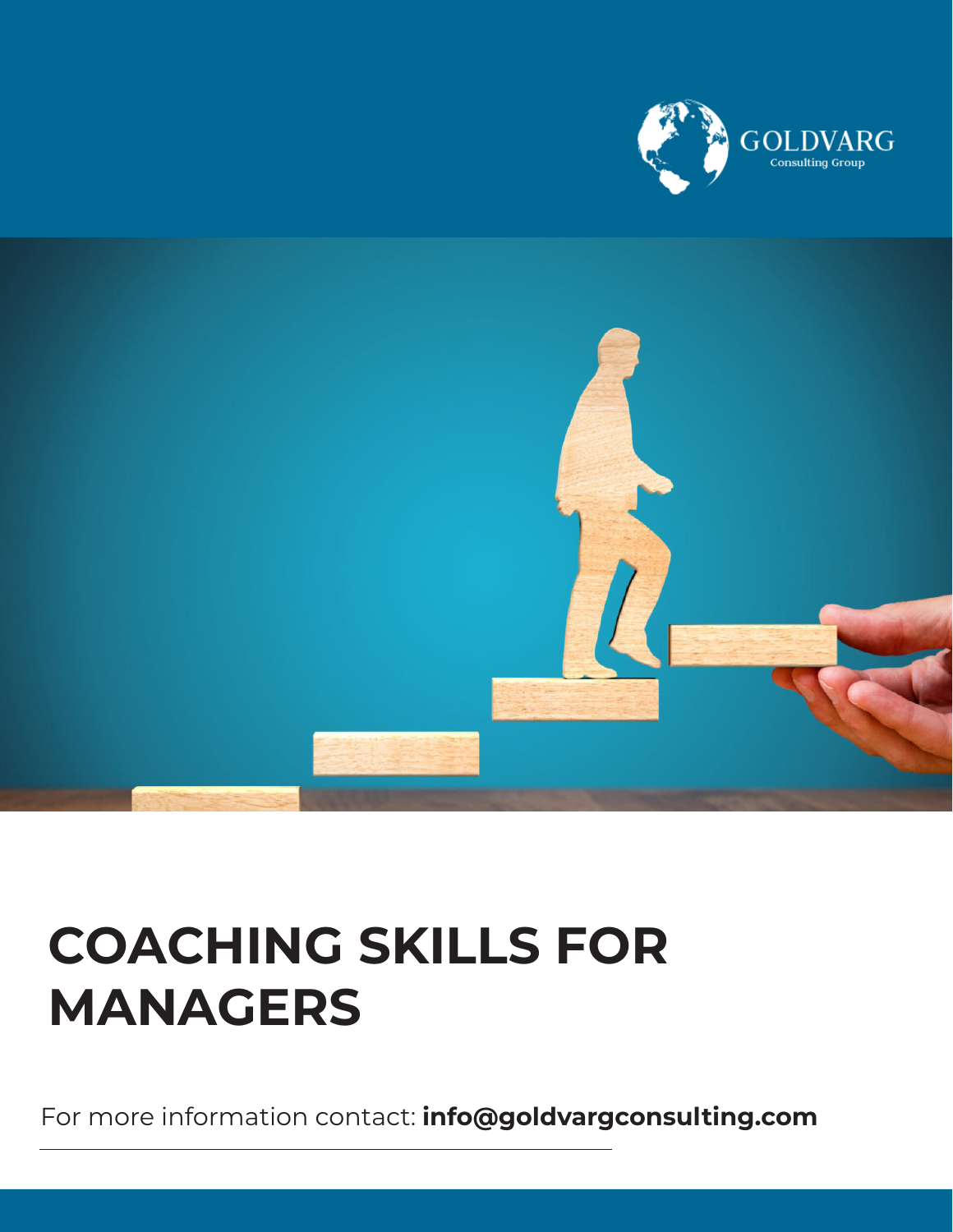## **PROGRAM OBJECTIVES**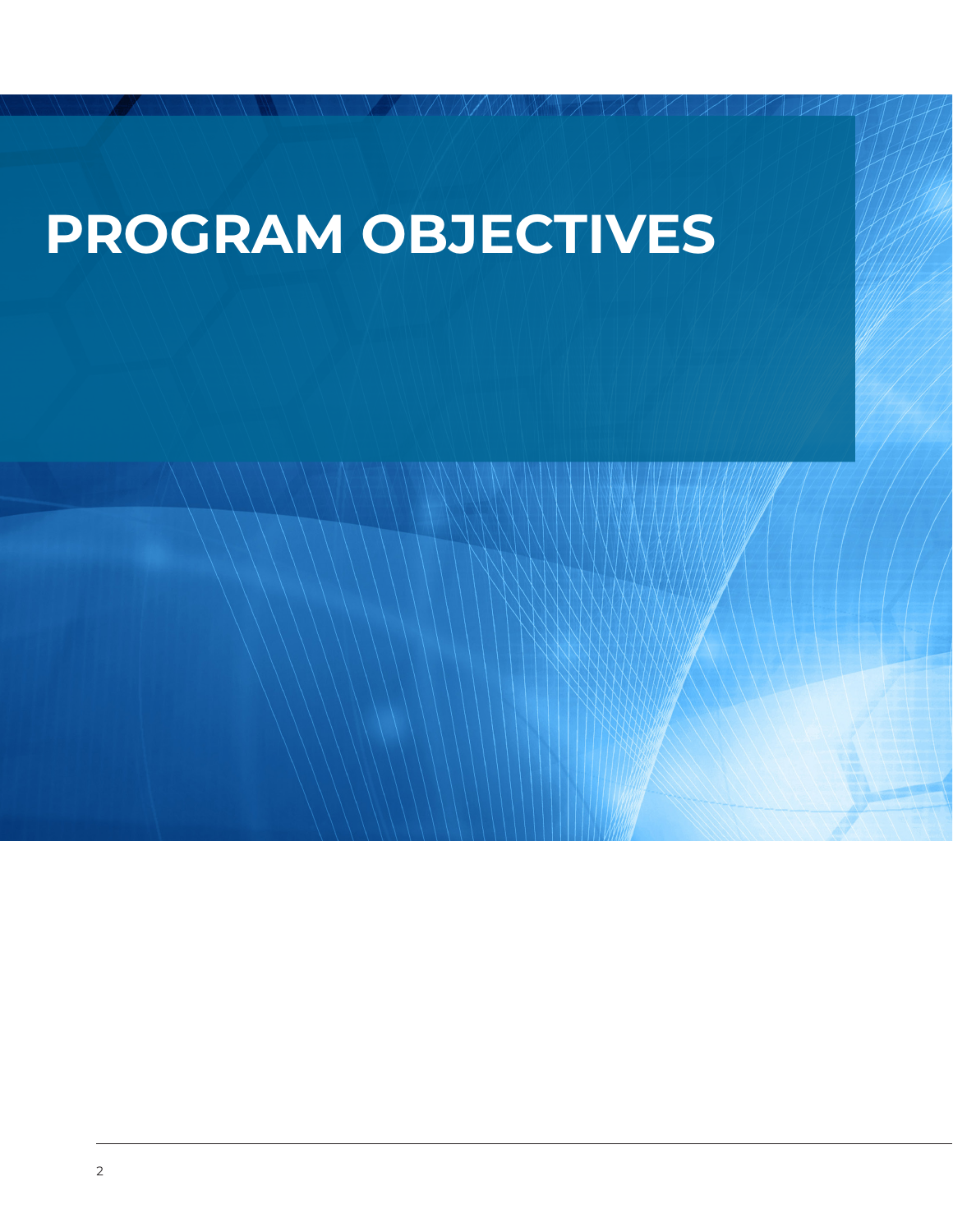## **OBJECTIVES**

Coaching Skills for Managers is an interactive and practical program that prepares managers to be more effective coaches. For three days, managers participate in different exercises targeted to practice coaching skills and become more effective at providing feedback and conducting effective coaching conversations with their direct reports.

Managers learn how to:

- Develop trust with employees so people want to collaborate with them
- Identify what motivates their direct reports and align personal with organizational goals
- Prepare to conduct effective conversations about employees 's development needs
- Provide feedback effectively
- Appraise opportunities to provide feedback, identifying "coaching moments"
- Create a learning environment for employees to grow and develop

Managers develop skills to:

- Develop trust with colleagues
- Listen actively
- Be present during conversations
- Ask powerful questions
- Provide feedback
- Create awareness in colleagues
- Design development programs
- Create accountability
- Develop Emotional Intelligence

Format: the program is presented in two consecutive days with a follow up day to share successes and challenges in the implementation of the strategies presented in the first part of the program.